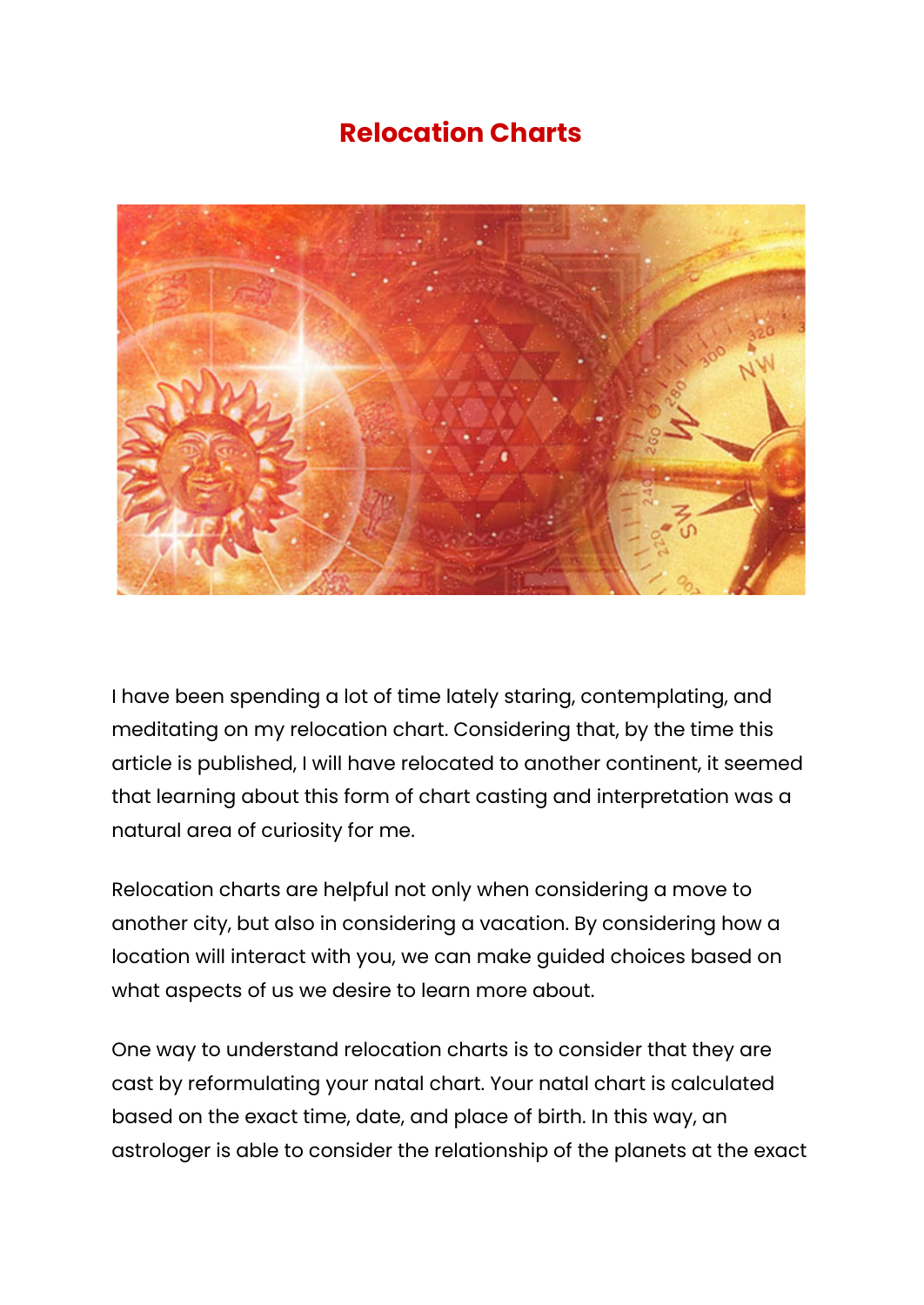time of your birth, and this relationship to you at the moment you took your first breath. It is in that moment of first breath that some say this celestial conversation integrates as a composition of one's soul. Since we are connected to everything and everyone, this would be true when in consideration of the energy that is inherent in the planets and our environment.

We are all born into an environment. There is, of course, the immediate familial environment. Our societal environment can be our immediate locale, our country, and even the wider culture we are a part of. Then there is our cosmic environment. All these are spaces we interact with throughout our lives. These spaces each have an energy, or another way to say it is that they each have a soul, that is uniquely their own. With this in mind, charts can and are cast for cities, countries, events, and eras to examine their unique soul.

At the moment of our birth, and the moment of our first breath, we begin an interaction with our various environments. Perhaps to be a magical person means, in part, that we recognize this interaction. Life becomes less a need to push our individual and lonely will onto the external environment, and instead becomes more evocative through interacting with our environment and learning to interpret its signals as a dialogue that is meaningful and ultimately loving.

In a relocation chart, the geographic place of birth is replaced by the coordinates of the location you desire to learn more about. The energy of the place is considered in its interaction with you. The simplest way to do this is to replace the place of birth and cast a standard natal chart. This allows a person to see how those planetary conversations, which are already a part of you, are still active but now in a different context. You will want to adjust according to the new time zone. Remember, it is the same moment you took your first breath, just placed on another part of the planet. Make sure the time adjustment speaks to the same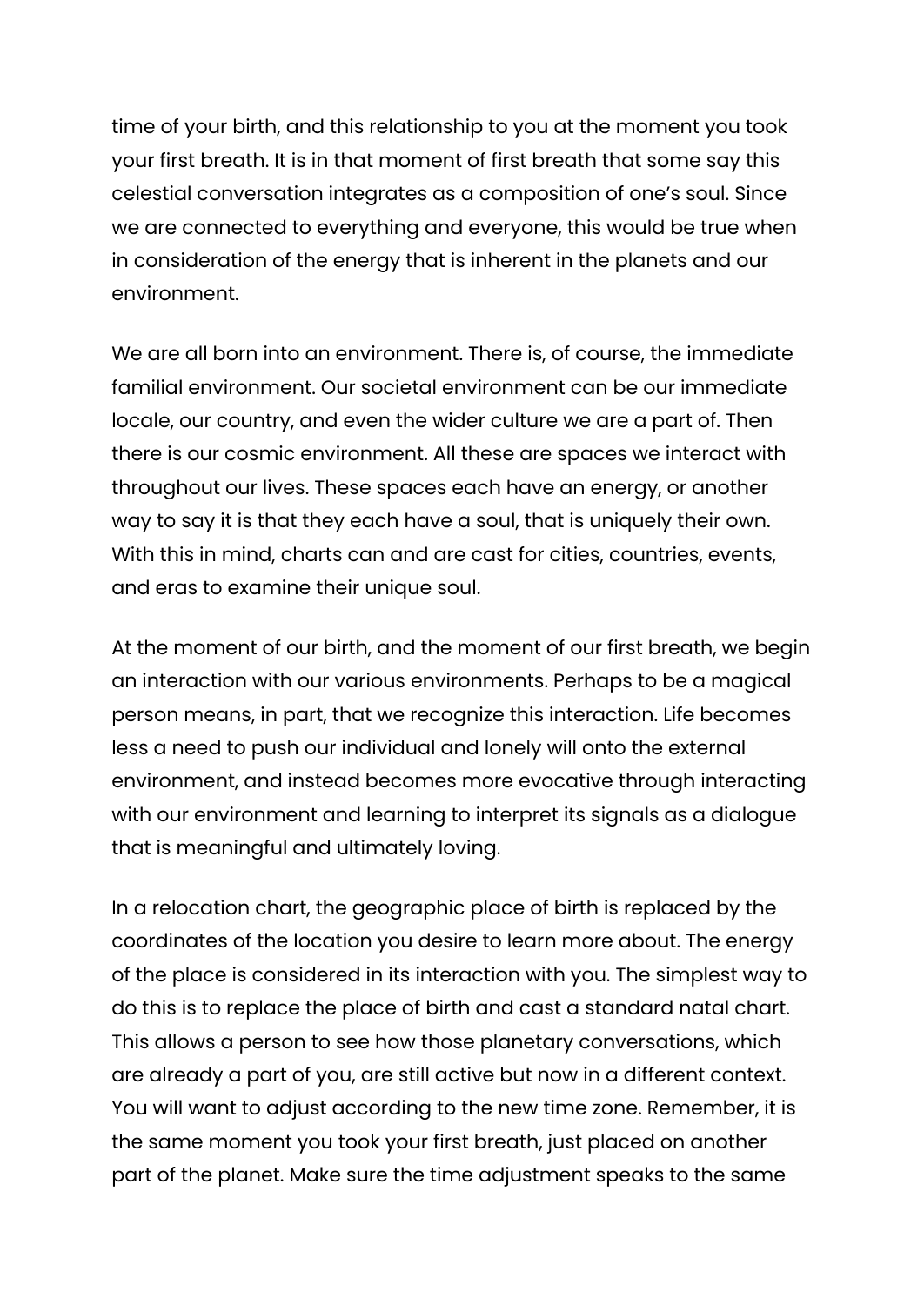moment. You can confirm this by checking the degree and minute of the Moon. It should be identical in both the natal and the relocated chart, even if the chart points have changed.

Depending on how far away your new locale is from your place of birth, radical shifts can take place in the key points in a chart. This method of calculating relocation is significant in that it supposes that a new environment will emphasize certain aspects of you. This method considers your personal growth and learning.

Some key points to consider within a relocation chart are the ascendant, the descendant, the midheaven, and the IC. The explanations of these key points can vary significantly based on the form, method, or school of astrological interpretation. These points can be explained in depth, and perhaps I will do that in a future article. But for now I will offer very simplistic explanations that are most relevant to a relocation chart.

The ascendant is what you project out onto the world. The descendant is the type of people you tend to attract. The ascendant and descendant work together in some respects. They are at opposite polarity in a chart. Where the ascendant is the mask you wear, which is still a part of you even though it is a mask, it is also others perceptions of you. The sign placement and conversations the ascendant is having with other planets can reveal characteristics of your mask. Some say it is "survival mode" behavior, or behavior you naturally default into.

The descendant then becomes the mirror. You attract based on what you project, and what we attract is what we need to see within ourselves more clearly. Mirrors often take the form of people who come into our lives to help us learn more about us. We may find ourselves attracted to people who display characteristics of the sign that is the polarity of our ascendant. The descendant shows us how we will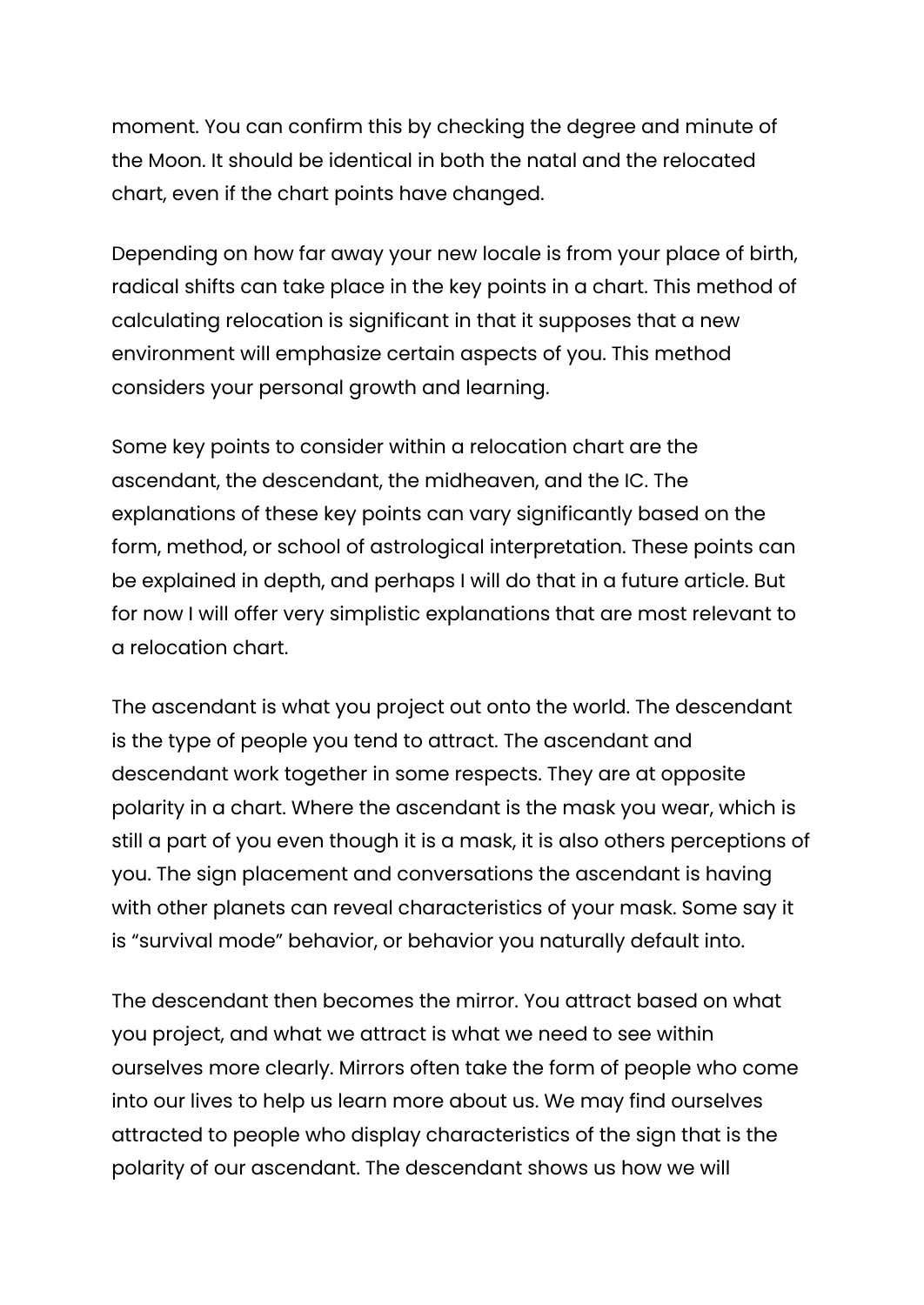perceive people and the kinds of people we will attract into our experience so that we may learn more about who we are, and how we are seen, in the world.

The midheaven and IC work together as well. The midhaven is the highest point in a chart, and thus rules our public reputation. It rules how we go about cultivating and approaching our career, making a contribution in the world, and ultimately in the process of creating a contribution we are led to creating a destiny. The IC, as its polarity, is the most hidden part of us. It is our family origin, our cultural roots, and our home. When the sign that falls on the midheaven changes drastically in a relocation chart from our natal chart, we may find ourselves motivated to approach our career in a whole new way. Aspects of our contribution and ambitions begin to manifest in innovative ways. We become known for things within us that we may not have previously identified with. When the sign that the IC falls in changes, we begin to live our lives at home differently, take a different take on our cultural origin, and perhaps see our childhood and our parents differently as well. Our relationship with our parents can go through major changes when the IC is affected or activated.

When considering a relocation chart, it is important to consider if there are any planets that are in aspect to these points. A conjunction is when a planet sits right on top one of these points. If that is the case, then the characteristics of this planet will become powerful indicators of the characteristics we are likely to display in the area that the point rules. We also have to consider soft aspects, like trines and sextiles, that are likely to reveal easy energy and manifestation of talents coming forth in the new locale. Harder aspects, like squares, quincunxes, and oppositions will reveal growth opportunities that present themselves as challenges. These can create difficulties, but when channeled correctly, can be used to increase our motivation, learn more about what we are